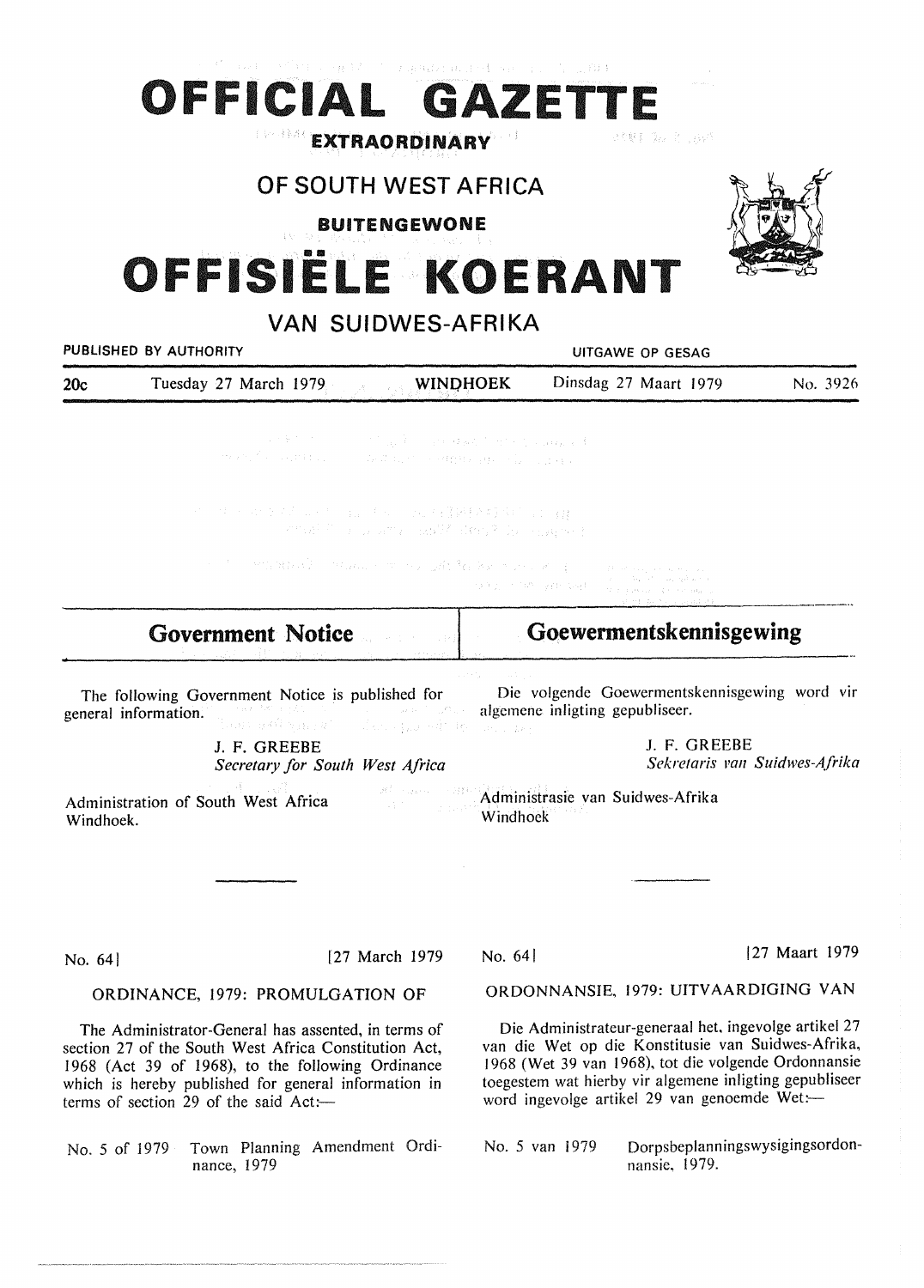#### **No. 5 of 1979**  TOWN PLANNING AMENDMENT ORDINANCE, 1979

AD A A PIAN CONTROL PO

優勝 の War はの Mic o やけばぬ *(Assented to 22 March 1979) (Afrikaans text signed by the Administrator~General) (Date ofcommencement 27 March 1979)* 

法逐渐营造 印度纳尔特 语言法

## **ORDINANCE**

Superbook of

To amend the Town Planning Ordinance, 1954, so as to increase the maximum penalties for certain offences.

BE IT **ORDAINED** by the Legislative Assembly for the Territory of South West Africa, as follows:-

of Ordinance 18 of 1954, as amended by section I of

nã

医后异染的 法定 医氧活质菌科

 $\gamma$  and  $\tilde{Q}^{\rm (1)}$  and  $\tilde{Q}^{\rm (2)}$  and  $\tilde{Q}^{\rm (2)}$ 

1. Section 48 of the Town Planning Ordinance, 1954 is hereby amended -

gnissen in the substitution for the expression "fifty pounds" wherever it occurs of the expression "five hundred rand"; and

> **Expression "three** (b) by the substitution for the expression "three pounds" of the expression "twenty-five rand".

> > $\sim$

2. This Ordinance shall be called the Town Planning Amendment Ordinance, 1979.

emer in<sub>kla</sub>ve so

络希望 (NAR2)和1月以表示的 3 - 中心的 - 月初十七回行 201

Short title.

9#3 李晨 日日

miktak o zaprotoveno vzdeno monovi vystava

na inter gli esgenaras altra aesi cha

m litar sgrìobhail chochail chuig muilleach an trois ch "我好了?会没有什么好,可以让你们想到我们 an an Saidhean

 $\label{eq:1} \begin{split} \mathbb{P}^{1,1}(\mathcal{E}^{1,2}(\mathbb{R}^d,\mathbb{R}^d))^{*}\cong \mathbb{P}^{1,1}(\mathcal{E}^{1,2}(\mathbb{R}^d,\mathbb{R}^d))^{*}\\ \mathbb{P}^{1,2}(\mathcal{E}^{1,1}(\mathbb{R}^d,\mathbb{R}^d))^{*}\cong \mathbb{P}^{1,2}(\mathbb{R}^d,\mathbb{R}^d)\cong \mathbb{P}^{1,2}(\mathbb{R}^d,\mathbb{R}^d)\cong \mathbb{P}^{1,2}(\mathbb{R}^$ 

್ಡ

(春和) テープス しょうか 縁の (恐惧の) みんどうぶつ

Amendment of section 48 Qrdinance 13 of 1970.